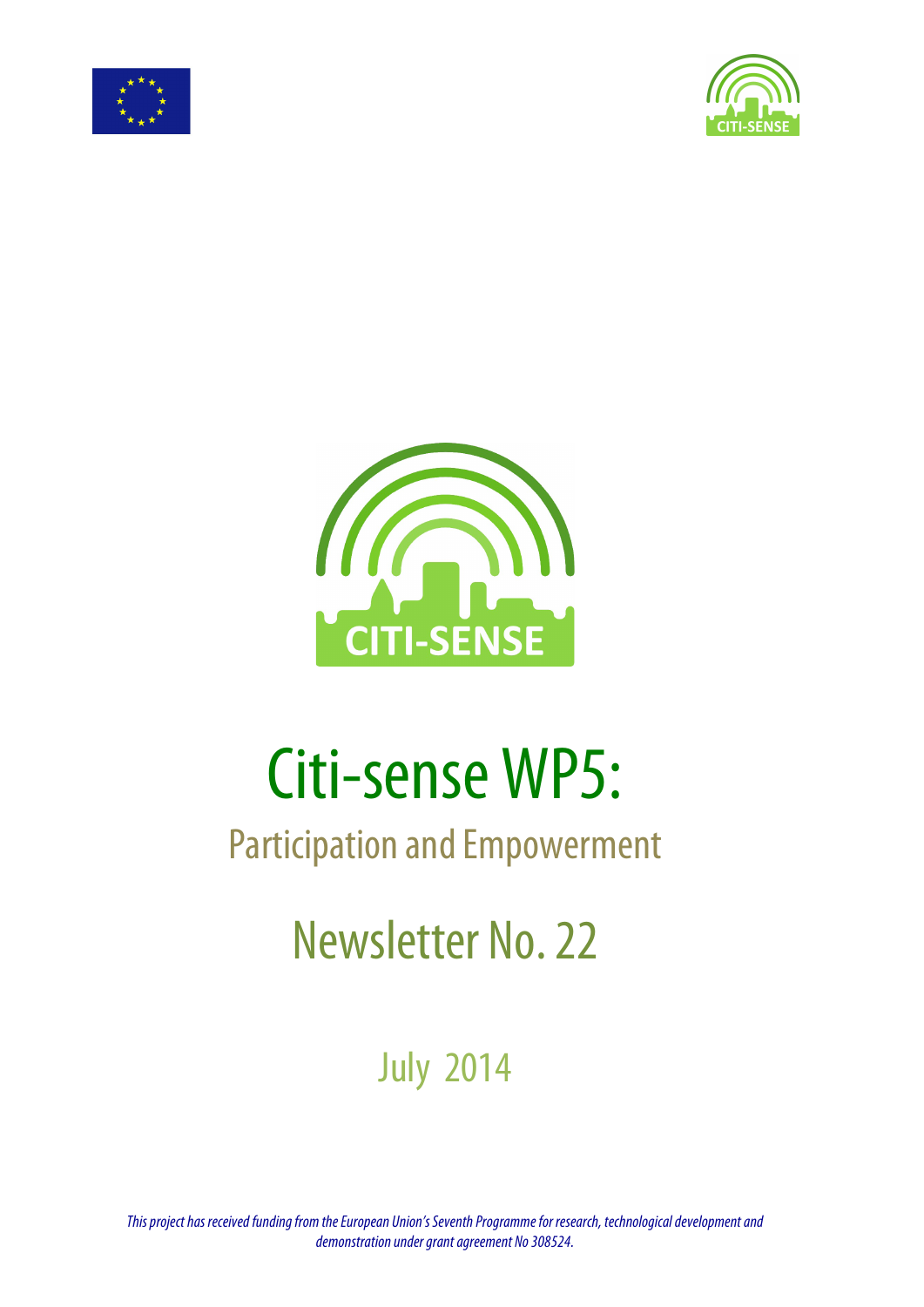



### Articles and Publications.

#### **Citizen participation and technology.**

The recent, rapid rise in the use of digital technology is changing relationships between citizens, organizations and public institutions, and expanding political participation. But while technology has the potential to amplify citizens' voices, it must be accompaniedby clear political goals and other factors to increase their clout.

Those are among the conclusions of a new NDI study, "Citizen Participation and Technology," that examines the role digital technologies – such as social media, interactive websites and SMS systems – play in increasing citizen participation and fostering accountability in government. The study was driven by the recognition that better insights are needed into the relationship between new technologies, citizen participation programs and the outcomes they aim to achieve. What do you think?

http://thegovlab.org/citizen-participation-and-technology/

#### **Making cities smarter through citizen engagement.**

Policymakers and technology experts at the World Cities Summit 2014 agreed that while technology is a powerful tool to help improve urban infrastructure, citizen engagement is essential to make cities truly sustainable and liveable.

http://www.eco-business.com/news/making-cities-smarter-citizen-engagement/

#### **Citizen participation in global environmental governance.**

http://searchworks.stanford.edu/view/10475030

#### **The End of Sustainability. Melinda Harm Benson and Robin K. Craig.**

The time has come for us to collectively reexamine — and ultimately move past — the concept of sustainability. The continued invocation of sustainability in policy discussions ignores the emerging realities of the Anthropocene, which is creating a world characterized by extreme complexity, radical uncertainty and unprecedented change. From a policy perspective, we must face the impossibility of even defining — let alone pursuing — a goal of "sustainability" in such a world. It's not that sustainability is a bad idea. The question is whether the concept of sustainability is still useful as an environmental governance framework.

http://globe-net.com/end-sustainability/

#### **Transparency in Global Environmental Governance. Aarti Gupta and Michael Mason.**

Transparency—openness, secured through greater availability of information—is increasingly seen as part of the solution to a complex array of economic, political, and ethical problems in an interconnected world. The "transparency turn" in global environmental governance in particular is seen in a range of international agreements, voluntary disclosure initiatives, and public-private partnerships. This is the first book to investigate whether transparency in global environmental governance is in fact a broadly transformative force or plays a more limited, instrumental role.

https://mitpress.mit.edu/books/transparency-global-environmentalgovernance?utm\_content=buffer6987e&utm\_medium=social&utm\_source=twitter.com&utm\_campaign=buffer